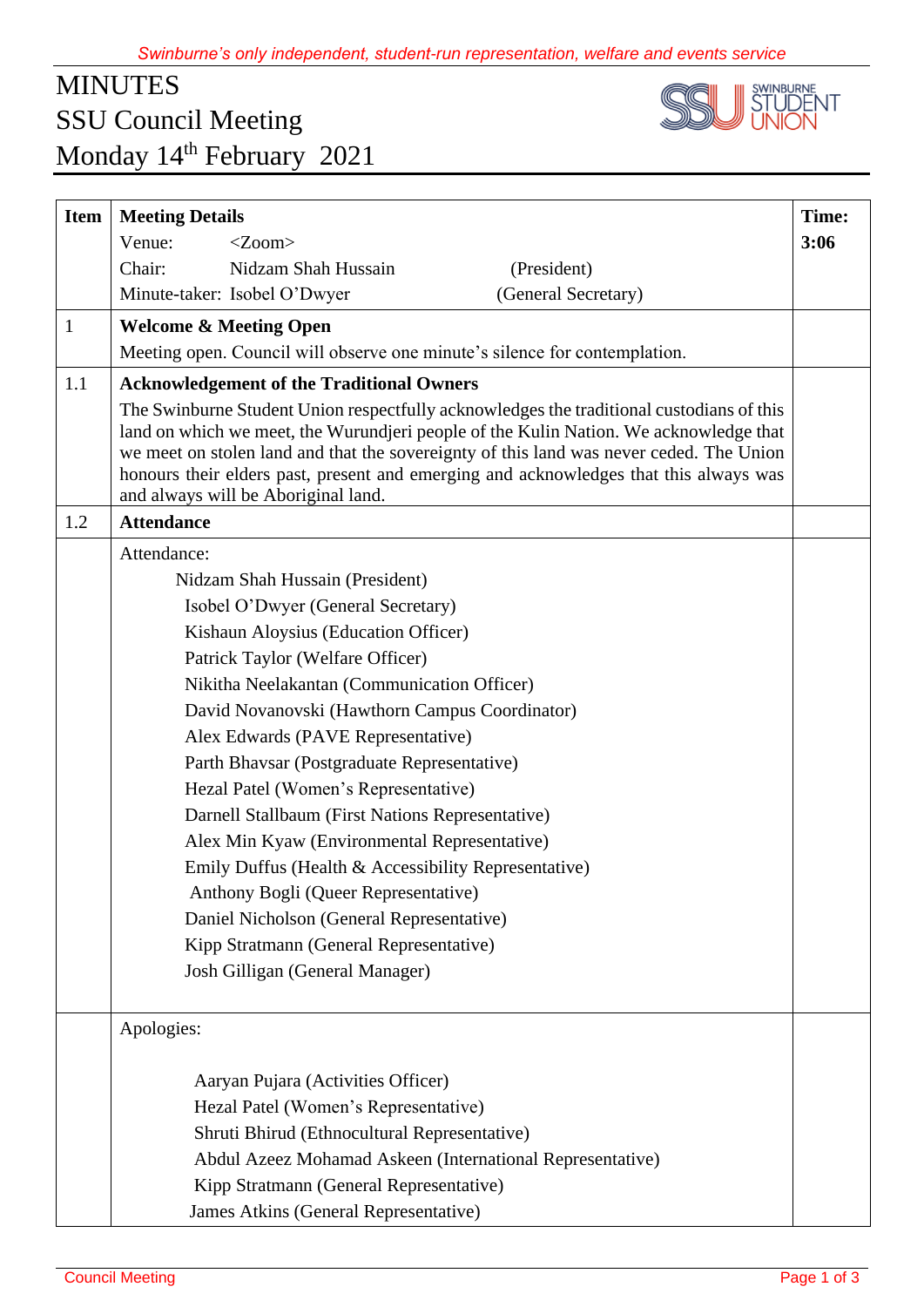|     | Observers:                                                                                                                                                          |  |
|-----|---------------------------------------------------------------------------------------------------------------------------------------------------------------------|--|
|     | Absent without apology:                                                                                                                                             |  |
| 1.3 | <b>Acceptance of Apologies:</b>                                                                                                                                     |  |
|     |                                                                                                                                                                     |  |
|     | <b>Action:</b>                                                                                                                                                      |  |
|     | Council accepts the following apologies:                                                                                                                            |  |
|     | Aaryan Pujara (Activities Officer)                                                                                                                                  |  |
|     | Hezal Patel (Women's Representative)                                                                                                                                |  |
|     | Shruti Bhirud (Ethnocultural Representative)                                                                                                                        |  |
|     | Abdul Azeez Mohamad Askeen (International Representative)                                                                                                           |  |
|     | Kipp Stratmann (General Representative)                                                                                                                             |  |
|     | James Atkins (General Representative)                                                                                                                               |  |
|     |                                                                                                                                                                     |  |
|     |                                                                                                                                                                     |  |
|     | <b>Moved: Ales Edwards (PAVE Representative)</b>                                                                                                                    |  |
|     | <b>Seconded: Patrick Taylor (Welfare Officer)</b>                                                                                                                   |  |
|     | <b>Carried</b>                                                                                                                                                      |  |
| 1.3 | <b>Conflict of Interest Disclosure:</b>                                                                                                                             |  |
|     | Josh Gilligan (General Manager) - 3:30 - motion 2.2                                                                                                                 |  |
|     |                                                                                                                                                                     |  |
| 1.4 | <b>Confirm the Previous Minutes</b>                                                                                                                                 |  |
|     |                                                                                                                                                                     |  |
|     |                                                                                                                                                                     |  |
|     | <b>Action:</b>                                                                                                                                                      |  |
|     | 1. To confirm as a Council that the minutes of the January Council meetings minutes are                                                                             |  |
|     | correct.                                                                                                                                                            |  |
|     | 2. To authorise the staff to publish the January minutes on our website.                                                                                            |  |
|     | <b>Moved:</b> Isobel O'Dwyer (General Secretary)                                                                                                                    |  |
|     | Seconded: Nidzam Shah Hussain (President)                                                                                                                           |  |
|     | <b>Carried</b>                                                                                                                                                      |  |
|     | <b>Matters for Decision</b>                                                                                                                                         |  |
|     | <b>In Camera Meeting</b>                                                                                                                                            |  |
| 2.1 |                                                                                                                                                                     |  |
|     | <b>Preamble:</b>                                                                                                                                                    |  |
|     | From time to time the Council must discuss matters relating to the employment of staff                                                                              |  |
|     | within the organisation. It is the right of our staff members to have these matters                                                                                 |  |
|     | discussed confidentially as they involve their professional careers, employment<br>conditions and other matters. An in-camerameeting is open only to the members of |  |
|     | Council, including the General Manager. All matters discussed while a meeting is in                                                                                 |  |
|     | camera may not be shared outside of the council                                                                                                                     |  |
|     |                                                                                                                                                                     |  |
|     | Moved: Nidzam Shah Hussain (President)                                                                                                                              |  |